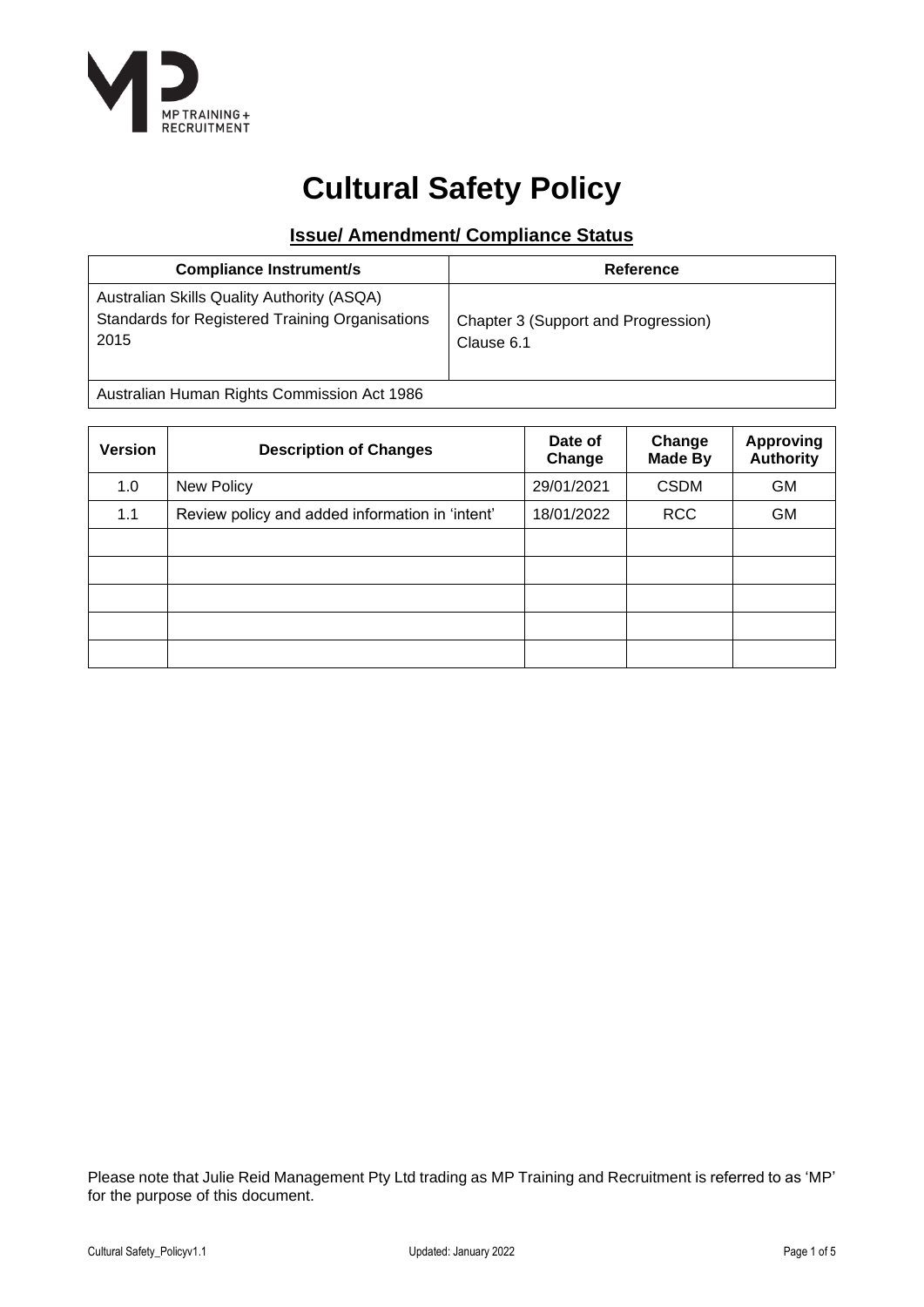

## **Intent**

MP is committed to ensuring all staff, learners and those with whom we interact feel safe, respected and valued for their diversity.

MP welcomes all people regardless of:

- Race
- Culture
- Country of birth
- Religious or spiritual belief
- Caring responsibility
- Sexual orientation, gender identity or intersex status
- Marital status
- Family composition
- **Pregnancy**
- Age
- Health status
- **Disability**
- Residency status

## **Definitions**

#### **Disability**

A sensory, physical or neurological impairment or acquired brain injury or any combination thereof, which— – is, or is likely to be, permanent; and

– causes a substantially reduced capacity in at least one of the areas of self-care, self-management, mobility or communication; and

- requires significant ongoing or long term episodic support
- an intellectual disability; or
- a developmental delay.

#### Cultural and linguistic diversity

The range of different cultural and language groups represented in the population who identify as having particular cultural or linguistic affiliations. The term acknowledges that diversity may arise from a range of circumstances including place of birth, ancestry or ethnic origin, religion, preferred language or language spoken at home.

#### Culturally safe environment

An environment that is safe for people: where there is no assault, challenge or denial of their identity, of who they are and what they need. It is about shared respect, shared meaning, shared knowledge and experience, of learning, living and working together with dignity and truly listening.

#### Sexual orientation

A person's romantic and/or sexual attraction.

Sex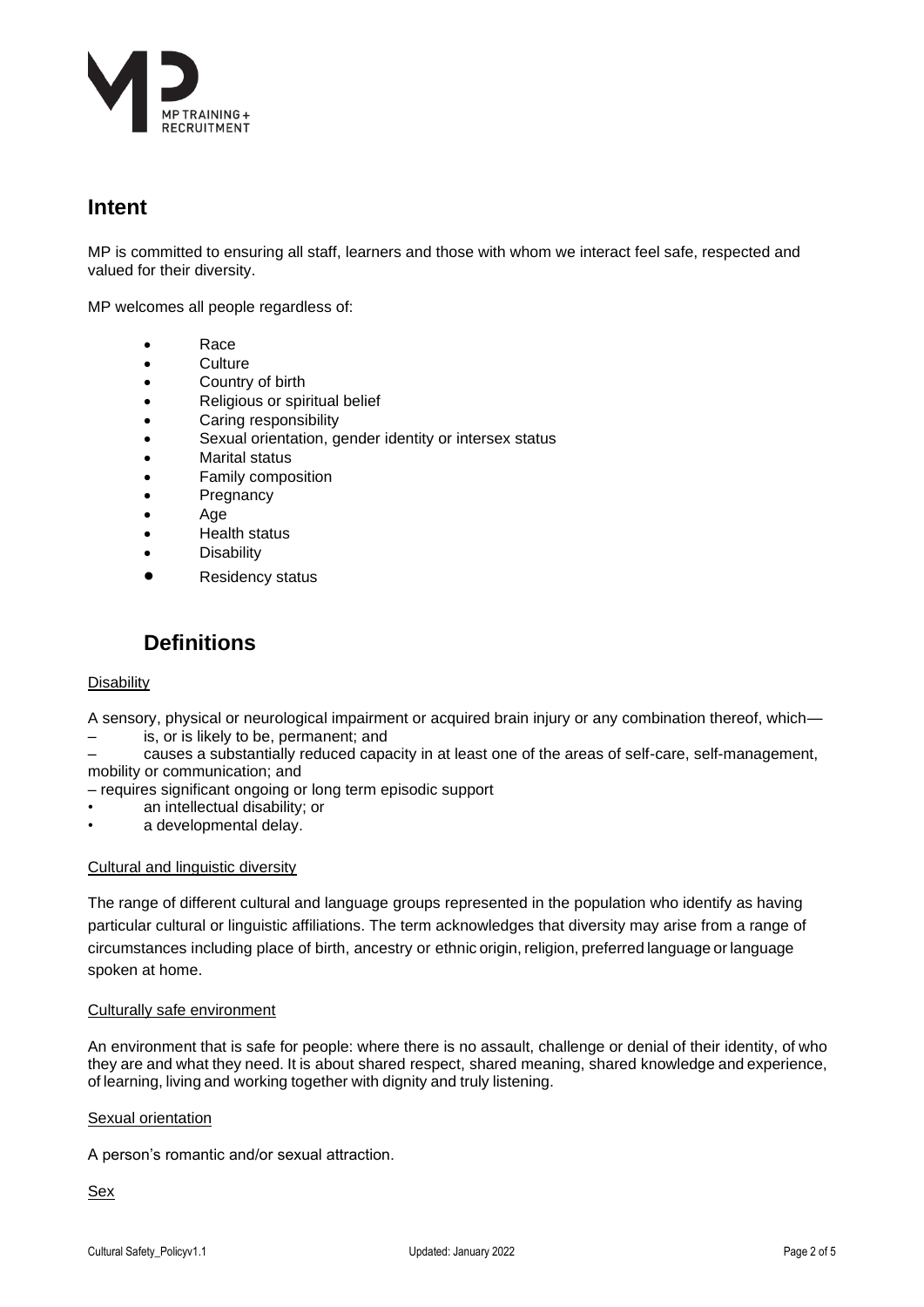

A person's biological characteristics. A person's sex is usually described as either male or female. The designation of a person as either male or female on the basis of their biological characteristics takes into account their chromosomes, genitals, hormones and neurobiology. Some people have both male and female characteristics, or neither male nor female characteristics.

#### Gender identity

The way in which a person understands, identifies or expresses their masculine or feminine characteristics within a particular sociocultural context.

# **Our Commitment to Cultural Safety**

To ensure we embed respecting diversity in our organisation, MP will:

- value and respect people's beliefs
- build responsive relationships
- communicate openly and honestly to find out how best to be inclusive and respectful towards cultural needs
- examine our personal ideals, customs and beliefs and acknowledge that the beliefs of one person may not be the same as those of another
- appreciate that others can hold different beliefs of equal significance
- deliver cultural safety training to staff on employment and annually at reinduction
- ensure that employment opportunities are provided based on merit and a fair recruitment process is implemented to allow all suitable applicants to apply

## **Culturally and/or linguistically diverse backgrounds**

MP supports the safety of people from culturally and/or linguistically diverse backgrounds by:

- demonstrating a zero-tolerance approach to discrimination
- demonstrating commitment to cultural diversity through the organisation's social media messaging
- being respectful, inclusive and welcoming of clients from a range of backgrounds
- incorporating cultural safety into the organisation's Code of Conduct
- providing cultural safety training and professional development for staff
- allowing staff to take leave for cultural/religious events
- providing study support to learners
- developing information that is culturally appropriate and includes images portraying cultural diversity
- creating a variety of resources based on the learner's needs.

## **Disability**

MP promotes the safety of people with a disability by:

- empowering people with a disability by assisting them to build their self-esteem and confidence
- making sure the environment does not pose access difficulties
- being inclusive and collaborative with people with a disability
- making efforts to facilitate communication in ways that minimise barriers arising from <sup>a</sup> person's disability.
- providing study support and applying reasonable adjustment to assessment for learners where necessary

## **Same-sex attracted, intersex, non-binary and gender diverse**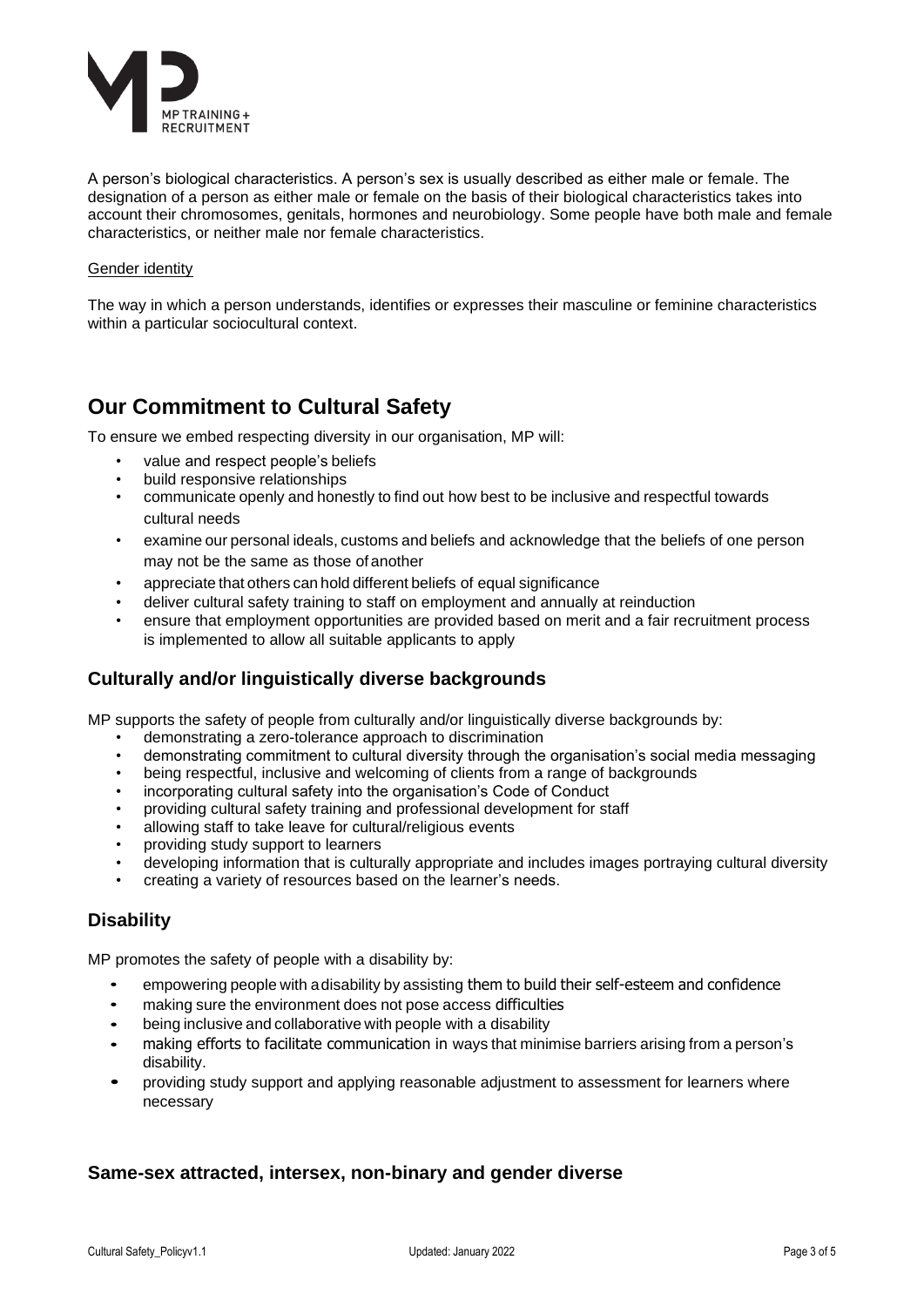

MP supports same-sex attracted, intersex, non-binary and gender diverse people to feel safe by:

- ensuring the Code of Conduct and relevant policies state that discriminatory behaviour is unacceptable; this covers both obvious acts of prejudice, such as verbal or physical abuse, and more subtle discrimination thatreinforces negative stereotypes and feelings of difference
- equipping staff with the knowledge and skills to be able to respond appropriately and sensitively if a person chooses to share personal information with them, including information related to sexual orientation, intersex status or gender identity
- supporting and respecting decisions thatpeople make about their gender identity, including using their preferred name and pronouns.